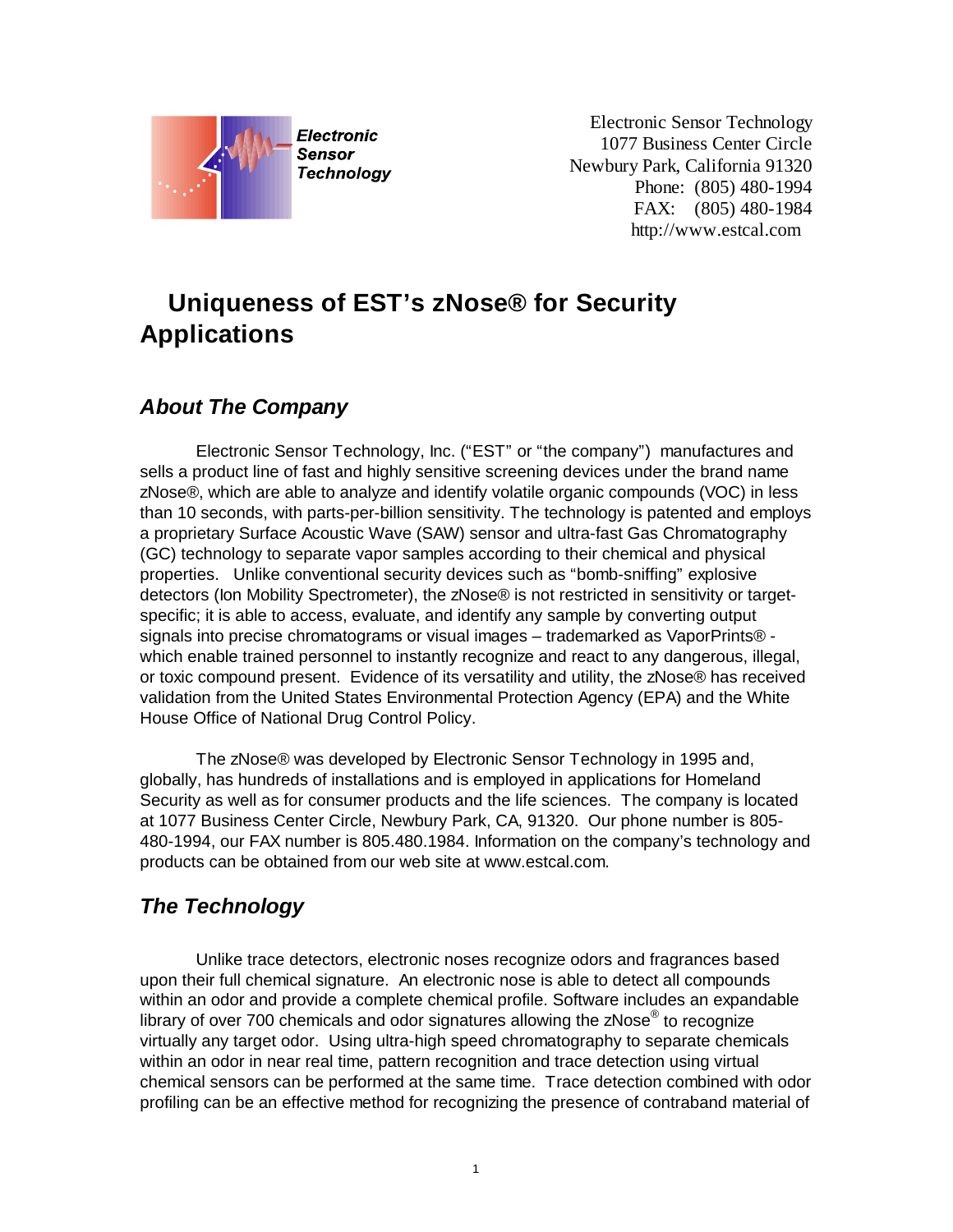all kinds. Electronic odor profiles are instrument independent allowing security users to distribute and share odor signatures.

Based on Surface Acoustic Wave sensors and Ultra-fast Chromatography, the patented zNose® can analyze chemical vapors in less than 10 seconds by separating vapors according to their chemical and physical properties. Instead of using physical sensors, the zNose® creates hundreds of user-defined, virtual chemical sensors for multiple applications. Once a vapor has been detected, the Company's VaporPrint<sup>™</sup> software technology provides users with visual representations of the vapor, allowing for easy interpretation and pattern recognition. Unlike conventional detection systems, the zNose<sup>®</sup> can adapt and learn to recognize the chemical signature of virtually any threat. In effect the zNose is an electronic dog, which can be trained to recognize chemical vapor signatures. Unlike a dog however, it never needs to rest and electronic chemical signatures can be shared within a network of sensors.

Electronic Sensor Technology's zNose® provides comprehensive, real time analysis of any chemical vapor with part-per-trillion sensitivity. The company has sold over 400 systems worldwide and they are listed as commercial-off-the-shelf (COTS) by the US government. The zNose® technology is protected by four U.S. patents and is the only electronic nose technology to receive validation from both the U.S. EPA and the White House Office of National Drug Control Policy. The zNose® technology is considered mature and ready for deployment.

### *The Features and Capabilities of the zNose®*

EST's electronic nose, the zNose<sup>®</sup>, can be used for the detection and identification of explosives, narcotics, and other contraband at maritime ports, the screening for a variety of explosive compounds and chemical agents at vehicle check points (VCP), on departing passengers and luggage at airports, the screening of vehicles and shipments at entry and exit points. It can also be used to detect hazardous volatile organic compounds in the HVAC system or ambient air of an airport terminal.



**Figure 1- Using the zNose at a VCP.**

The company produces several different models of zNose covering fixed site

sensor networking as well as wireless and completely portable or mobile systems. The ability to detect all chemical compounds is unique and enables the system to quickly adapt and learn to recognize any threat including such explosives as TATP as well as conventional nitro-based compounds. The complete monitoring of ambient air within or around secure facilities by a network of sensors would provide comprehensive protection against all threats as well as identification of suspicious or unusual chemical emissions.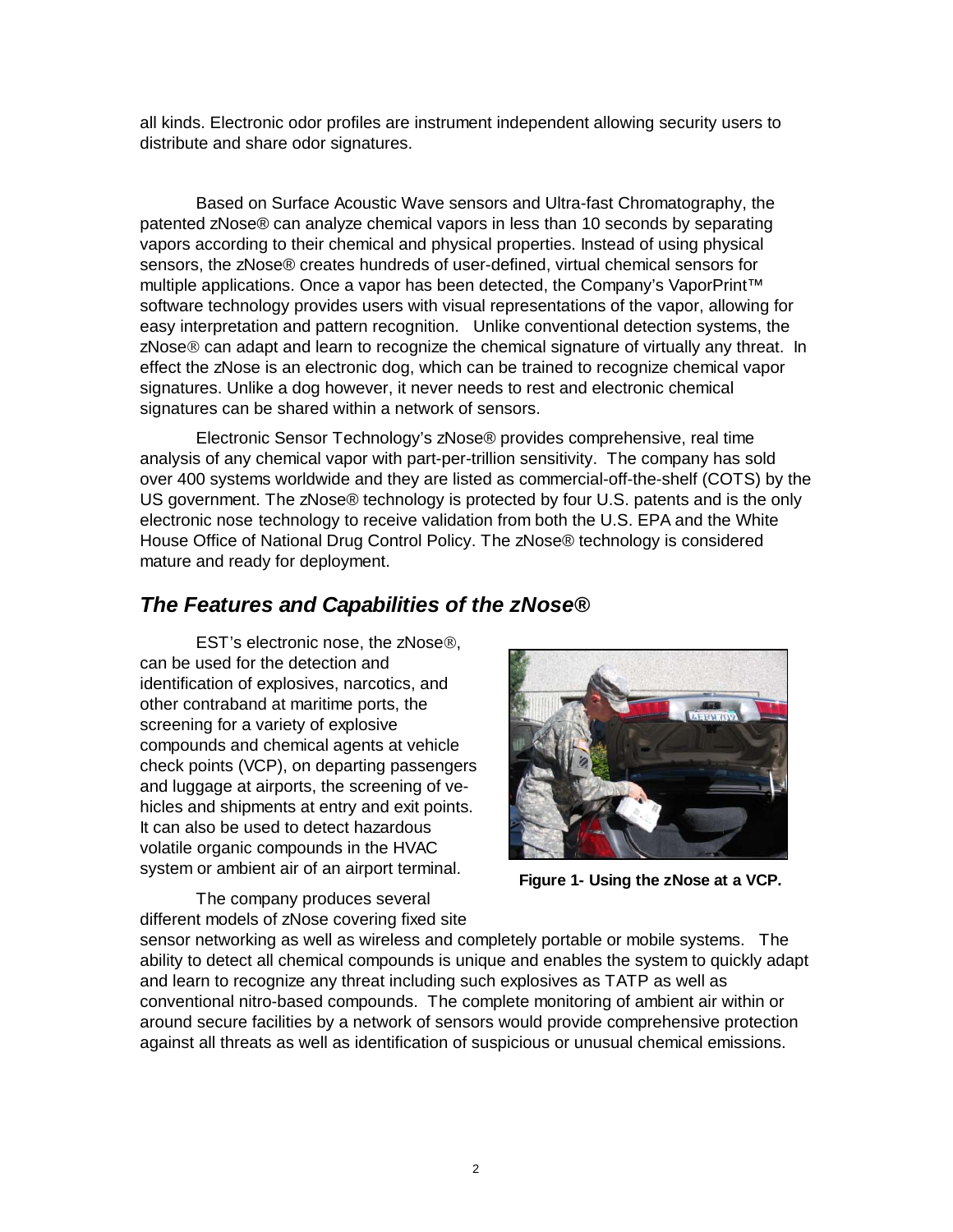### *Current Security Applications*

The zNose has been used by the military in Iraq for the detection and defeat of improvised explosives devices (IED) and at the Abugrab prison in Iraq. It is being used with chemical weapons at military facilities such as Aberdeen and Dugway Proving Ground. It is also in use as a screening sensor at embassies as well as sheriff and police departments. Figure 1 shows a soldier scanning the trunk of a automobile. The scanner on the zNose can also be inserted into the passenger compartment of any vehicle to sample and analyze the chemical compounds in this compartment. The same approach can be used to sample the bed of a truck or to scan a suitcase for contraband vapors. The zNose instruments can also be used to sample the air in a building or an airport terminal to look for a change in an established background profile. All these different applications can be operated from a central operation location through connectivity by RF link or telephone modem. See the attached power point which shows schematically how the network will operate.

#### *Networking the zNose®*

The zNose can operate within a wireless network using either Wi-fi, or bluetooth, or RF modems with ranges up to 1 mile. It can also be remotely linked using an Internet connection. Currently the most recent model is completely mobile using a built in con-

nection. The company provides online support for all its products using an internet network connection. This capability could be used within an airport security system to provide over site by a central monitoring station as well as updating of new threat signatures to every zNose within the facility.



**Figure 2- Linking zNoses within a wireless network.**

#### *Improvements in Situational Awareness*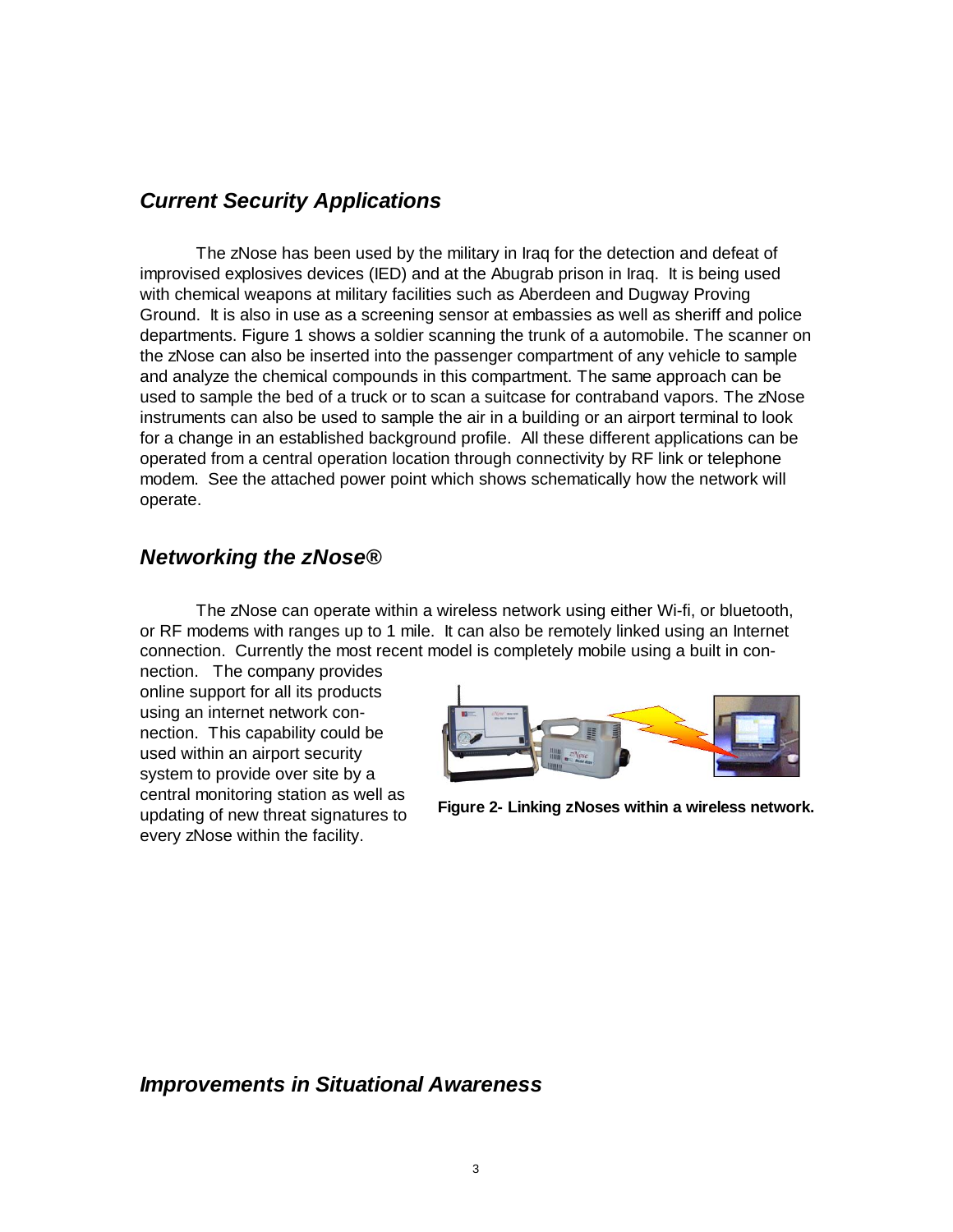Unlike conventional security sensor systems, zNose® technology would provide a comprehensive analysis capability enabling monitoring of the complete chemistry of the environment within the airport both in space and time. This would lead to greatly enhanced situational awareness for these facilities as well. As an example, the ability to detect changes within the environment could be used to detect odors or chemical emissions which were not normal and lead in turn to early warning of a dangerous or suspect chemical emission. The ability to detect changes in the environment in the airport would be important issues for an airport Security Operations Center (SOC)

# *Integration into Geographic Information Systems (GIS)*

GIS is a collection of computer hardware, software, and geographic data for capturing, managing, analyzing, and displaying all forms of geographically referenced information. With a geographic information system (GIS), you can link information (attributes) to location data, such as people to addresses, buildings to parcels, or streets within a network. You can then layer that information to give you a better understanding of how it all works together. You choose what layers to combine based on what questions you need to answer

The zNose is well suited to GIS systems because it operates wirelessly and because it incorporates GPS information into its chemical analysis database. When operating and analyzing the chemical content of vapors the GPS coordinates of each analysis are linked to the chemicals and their reported concentrations. This ability would enable mobile and fixed chemical sensors to provide a situational awareness by measuring the chemical content of ambient air throughout the airport facility. Practical uses might be for early detection and tracking the progression of hazardous materials, toxic chemicals, or smoke within the facility from a fire.



### *Comparison IMS vs. zNose®*

**Figure 3- Situational awareness in public buildings, subways, and aircraft.**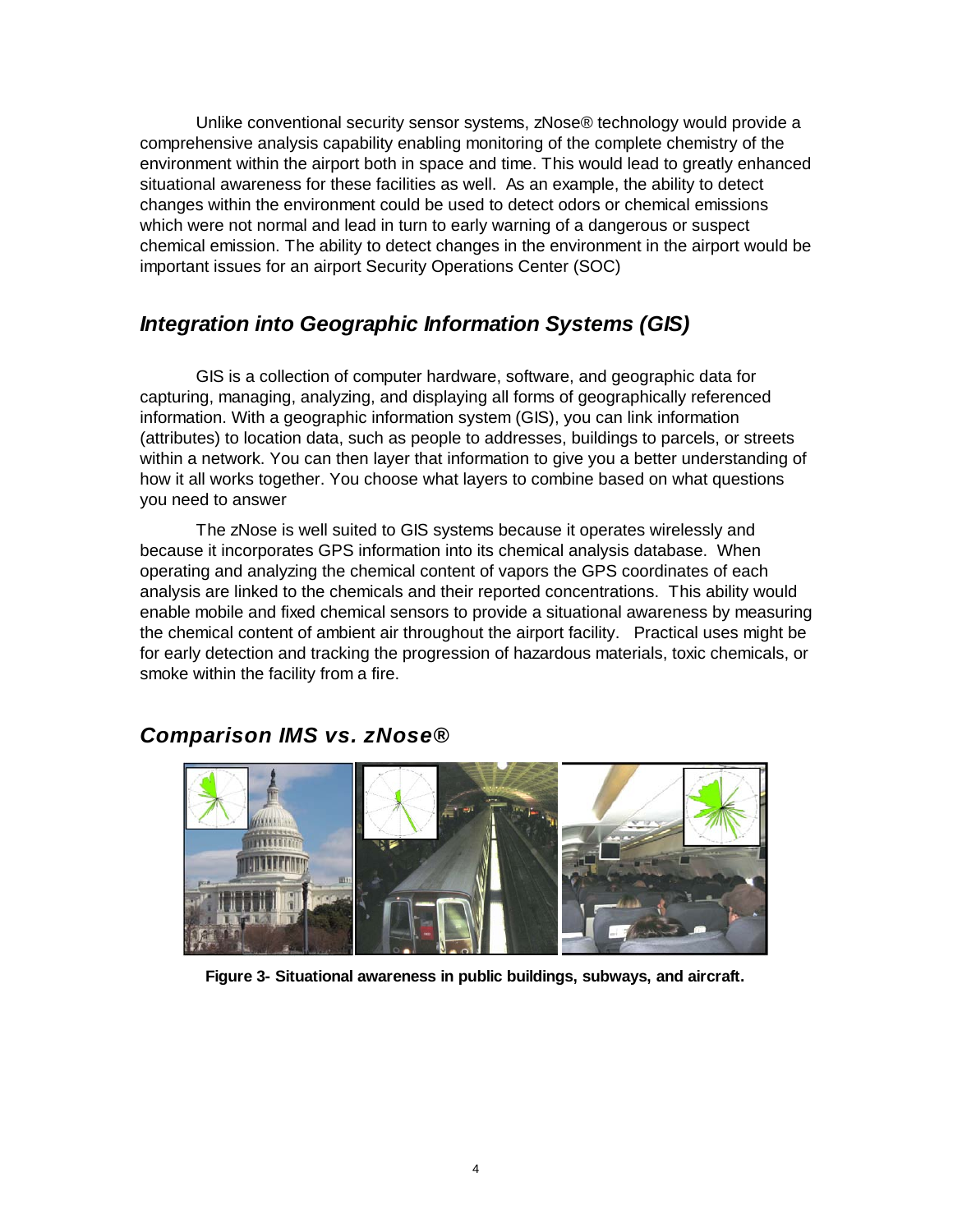|                              | (MS)                       |                                                        |    |                                          |  |
|------------------------------|----------------------------|--------------------------------------------------------|----|------------------------------------------|--|
|                              |                            |                                                        |    | zNose®                                   |  |
| Manufacturer                 |                            | GE Security/Smith Detection                            |    | Electronic Sensor Technology             |  |
| Technology                   |                            | Ion Mobility Spectrometer                              |    | Surface Acoustic Wave/Gas Chromatography |  |
| Configuration                |                            | Drugs/Ex[plosives (ONLY Nitrates)/                     |    | Drugs/Explosives/Chemical Agents/        |  |
|                              |                            | Liquid Bomb (difficult)                                |    | Liquid Bomb (Easy)                       |  |
|                              |                            | <b>Chemical Agents</b>                                 |    | Yes (very sensitive)                     |  |
|                              |                            | Money in Package                                       | No | Yes                                      |  |
|                              |                            | Tobacco/Gasoline/Non-Nitrate Explosives                | No | Yes                                      |  |
| Detection Capability         |                            | Limited                                                |    | <b>Unlimited</b>                         |  |
| <b>Separation Capability</b> |                            | Yes                                                    |    | Yes                                      |  |
| Radioactive Material         |                            | Yes, Nickel 63                                         |    | No, Solid State                          |  |
| Ionization Gas               |                            | Needed                                                 |    | None                                     |  |
| Warm Up                      |                            | $~10$ minutes                                          |    | $~10$ minutes                            |  |
| <b>False Alarm Rate</b>      |                            | False Positive (high)                                  |    | Low                                      |  |
| Recovery Time                |                            | >10 Minutes                                            |    | <3 minutes                               |  |
| Analyzing Time               |                            |                                                        |    |                                          |  |
|                              | Vapor                      | 20 sec.                                                |    | 10 sec.                                  |  |
|                              | Particles                  | 10-20 sec.                                             |    |                                          |  |
| Sampling Mode                |                            |                                                        |    |                                          |  |
|                              |                            | Single, Multiple Vapor Sampling<br>and Direct Sampling |    | Direct                                   |  |
| Sensitivity                  |                            |                                                        |    |                                          |  |
|                              | Explosives                 | Nano to 100 Picogram                                   |    | Nano to 10 Picogram                      |  |
|                              | Drugs                      | Nano to 100 Picogram                                   |    | Nano to 10 Picogram                      |  |
|                              | <b>Black-Powder</b>        | ???                                                    |    | Nano to 10 Picogram                      |  |
|                              | Hydrocarbons<br>$(C4-C25)$ | ???                                                    |    | Nano to 10 Picogram                      |  |
| Dimension                    | (in.)                      | 14.5" X 4" X 4.5"                                      |    | 12" X 10" X 6"                           |  |
|                              | (cm)                       | 36 X 10.16 X 11.43                                     |    | 30X25X15                                 |  |
|                              |                            | 110/220AC (50-60Hz)                                    |    |                                          |  |
| Power                        |                            |                                                        |    | 110/220AC (50-60Hz)                      |  |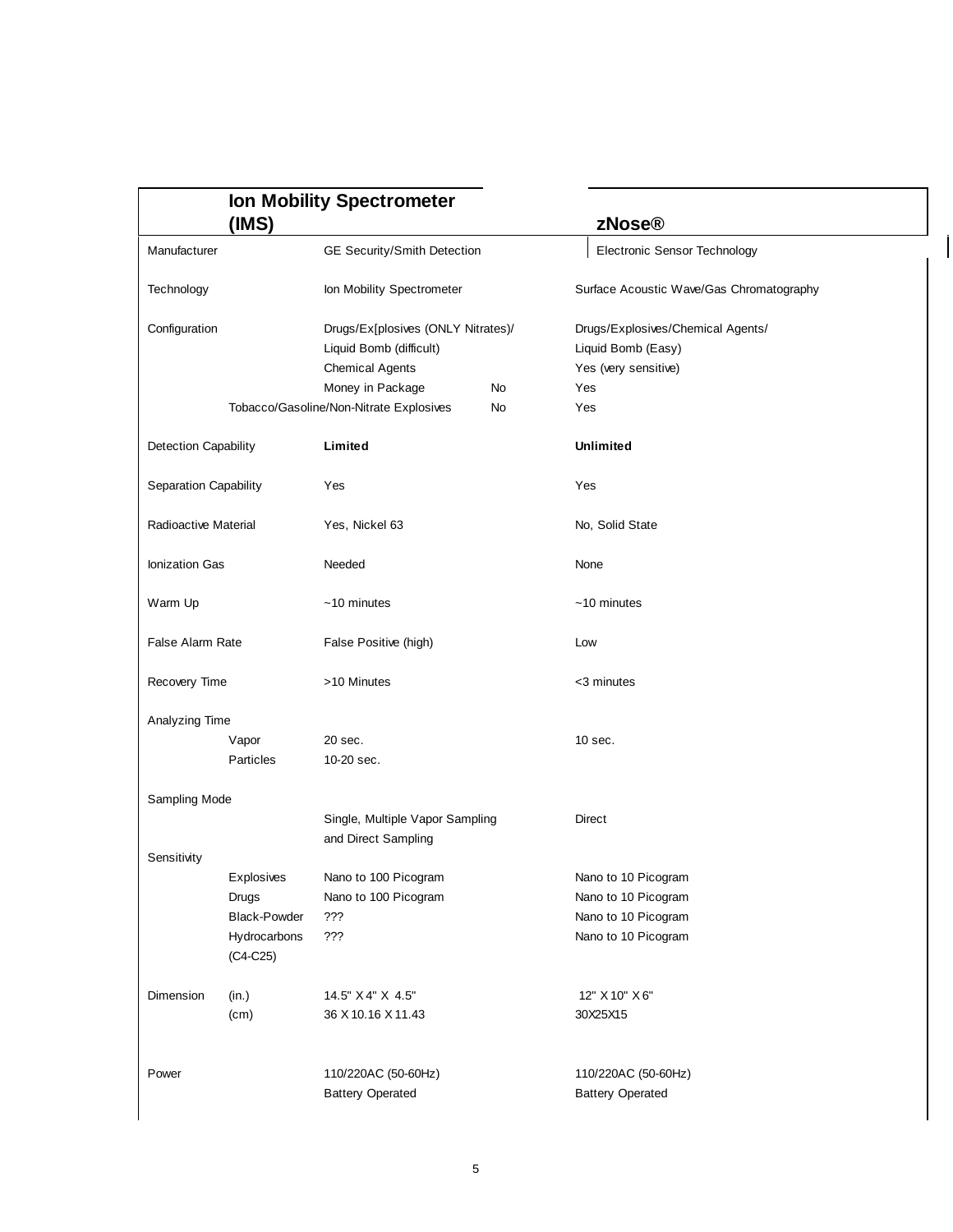Consumables Wipe Paper, Membrane, Desicant SAW Detector, Chemical Column, Helium Gas New Chemical Input Limited **Easy and Broad** Results Storing  $>1000$  Reports  $>1,000,000$  Reports Note: The above chart was provided in part by SUNOCO and the US Military. Both are users of the EST- Vapor Tracer.

# *Summary:*

**Ion Mobility Spectrometry (IMS)** Technology is a much slower, less accurate process. It is much less sensitive than the GC technology and it requires using a swab, and wiping off certain areas outside the surface of the suspected objects like; packages, briefcases, luggage etc., trying to pick up traces of harmful or dangerous substances which are presumably carried inside the object. Then this paper or cotton-type material (swab) is placed into a special chamber where it is analyzed.

 The problem with this technology is that it can only detect traces & deposits of dangerous particles on the outside of the objects left presumably by the person handling it. This process can only produce good results if the person who planted the dangerous substance does not wear gloves or does not wash his hands regularly after handling the dangerous materials. Today's terrorists are well aware of this technology and they know how to protect themselves from being discovered.

The human error factor must also be taken into consideration, which can very easily occur when they are too busy, sometimes under very difficult & stressful circumstances, like at large public gatherings, border crossings, airports & government & military installations. A slight human error can easily contribute to a major human catastrophe. Personnel using IMS technology must pay close attention to each step during the entire process of examination and just a small mistake can cost many lives.

#### **Examples of possible human errors & faults by using IMS technology:**

Wiping off the wrong area of the objects surface

Forgetting or mixing up the test swabs

One can only wipe & test what is on the outside of the surface

The cost is very high for each swab can only be used once

Baggage & Parcels are handled (being touched) by too many personnel

**The EST-4300 Vapor Tracer uses** a well-know gas chromatography (GC) technology. This super-sensitive, vapor vacuum process can sniff-out & detect onemillionth (Pico-grams) of any vapor (smell) traces emitted by organic, biological & chemical compounds. It analyzes & identifies them quickly & extremely accurately. It can actually sniff-out (smell) and identify dangerous contents of postal packages, containers, briefcases, luggage and all types of cargo including automobile trunks, and even the undercarriage of vehicles **without having them open and without swabbing or**